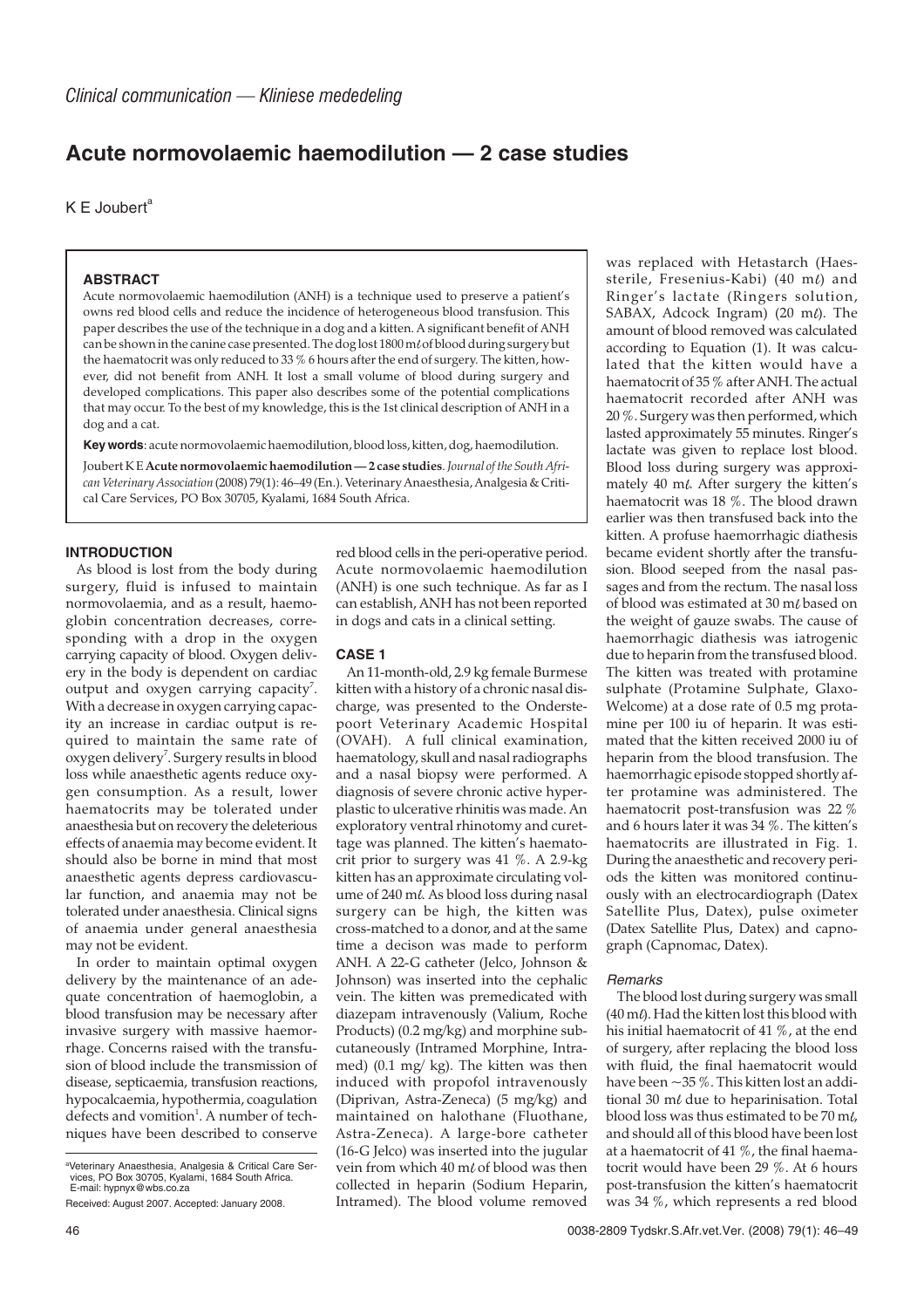

Stages during the procedure

Fig. 1: **Haematocrits of the kitten during haemodilution and at various stages of surgery. The transfusion was given at the end of surgery.**

cell saving of 17 %. In reality, ANH in this case was unwarranted in view of the relatively small blood volume lost through nasal surgery. When planning an anaesthetic protocol of this nature the potential for blood loss should be the driving force behind the application of ANH. After blood collection and dilution the kitten's actual haematocrit was 20 % and not the desired level of 35 %. The decision to haemodilute the kitten to 35 % was an arbitrary one, mainly aimed at preventing haemoconcentration. The dilution of the haematocrit to below the calculated level is the result of volume expansion due to hetastarch and the administration of fluid. This represents hypervolaemic haemodilution.

There are a number of problems associated with the collection of blood in heparin, such as platelet aggregation and inhibition of coagulation factors<sup>1</sup>. A dose of 5–10 iu of heparin per m $\ell$  of collected blood is recommended<sup>1</sup>. Heparin was chosen in this case because of its availability when the procedure was performed.

## **CASE 2**

A 10-year-old, 25 kg female Labrador cross with a history of epistaxis over 2 months was referred to the OVAH. A full clinical examination, haematology, nasal, skull and lung radiographs and a nasal biopsy were performed. A diagnosis of telangiectatic osteosarcoma was made. A decision was made to perform a dorsal rhinotomy and to remove the tumour if possible. A 14-G Catheter (Jelco) was inserted into the cephalic vein. The dog was premedicated with diazepam intravenously (0.2 mg/kg) and morphine subcutaneously (0.1 mg/kg), induced with thiopentone intravenously (Intraval Somaintained on halothane. A large-bore catheter (12-G Intraflo, Vygon) was inserted into the jugular vein. The estimated circulating volume of blood in this dog was 2000 ml. The haematocrit immediately prior to induction was 43 %. The blood volume for removal was calculated as 900 m/to achieve a haematocrit of 25  $\%$ . The blood removed was divided into 2 units of 450 m $\ell$  each. After each unit of blood had been removed, volume was replaced with hetastarch and Ringer's lactate. The 2nd unit of blood collected had a lower haematocrit than the 1st. The dog's haematocrit after the 1st unit of blood was drawn was 30 %, and after the 2nd unit it was 26 %. In total, 500 m $\ell$  of hetastarch and  $500$  m $\ell$  of Ringer's lactate was administered. Surgery then commenced and the tumour was removed within 45 minutes. During surgery,  $1200 \text{ m} \ell$  of blood was lost via suction and  $\sim$  260 m $\ell$  on swabs (swabs were weighed). This represents a total blood loss of 1460 ml. Blood lost during surgery was replaced with Ringer's lactate on a volume basis. Blood pressure (Capnomac II, Datex), electrocardiography, pulse oximetry and capnography were monitored throughout the anaesthetic period. Haematocrit and blood gas analyses were performed regularly. The haematocrit reached 18 % 10 minutes before the end of surgery and the unit of blood drawn last was transfused into the patient. This was followed by the 1st unit when the surgery had been completed. Six hours after the end of surgery the patient's haematocrit was 33 %. This patient's haematocrits are plotted in Fig. 2. In total, 2000 m $\ell$  of Ringer's lactate was given. No specific blood gas abnormalities were observed.

dium, Rhône-Poulenc) (10 mg/kg) and

#### Remarks

This dog lost almost its entire circulating blood volume during the anaesthesia. If this blood had been lost at the original haematocrit of 43 %, the dog's final haematocrit would theoretically have been 5 %. Fluid therapy during surgery to replace blood lost would, however, have diluted the blood in circulation, resulting in less haemoglobin being lost per millilitre of blood lost. What is certain, though, is that if haemodilution had not been performed, a blood transfusion would have been necessary. In this case, ANH served its purpose – saving red blood cells.

## **DISCUSSION**

Haemodilution works on a very simple principle. If  $1000 \text{ m}$  of blood is lost with a haematocrit of 45 %, a total of 450 m $\ell$ of red blood cells are lost. However, if the haematocrit was only 25 %, only 250 m of red blood cells are lost. This represents a saving of 200 m $\ell$  of red blood cells. Two techniques have been developed to save red blood cells. The 1st is acute normovolaemic haemodilution in which blood is removed from the body and replaced with crystalloids and colloids. Normally the haematocrit is reduced to 25 % but in exceptional cases it is reduced to 20 %. The 2nd technique is hypervolaemic haemodilution, in which the patient is vasodilated and the blood diluted with crystalloids and colloids. What is more important regarding this concept is that haemoconcentration increases haemoglobin loss in a patient. Fluid deficits from fasting, 3rd-space losses, dehydration, diarrhoea and vomition should be corrected before surgery commences<sup>5</sup>.

The amount of blood that can be lost during surgery can be estimated using the following equation:

## $ABL = EBV \times (Ht_0 - Ht_1)/(Ht_{ave})$ ,(1)

where  $ABL =$  allowable blood loss,  $EBV =$ estimated blood volume,  $Ht_0 =$  initial haematocrit,  $Ht_1 =$  lowest allowable haematocrit, and  $Ht<sub>ave</sub> = average haematocrit$  $((Ht<sub>0</sub> + Ht<sub>1</sub>)/2)$ . The estimated blood volume is usually determined as 8 % of body mass.

The allowable blood loss for each patient should be calculated prior to surgery. The lowest allowable haematocrit is usually 20 %. All blood lost during surgery needs to be replaced with fluids. Once the allowable blood loss level has been reached a blood transfusion should be considered. The allowable blood loss for case 1 was  $165$  m $\ell$  and for case 2,  $1460$  m $\ell$ .

The above equation is also used to determine the quantity of blood to be withdrawn for ANH.  $Ht_1$  is then the desired diluted haematocrit. This equation was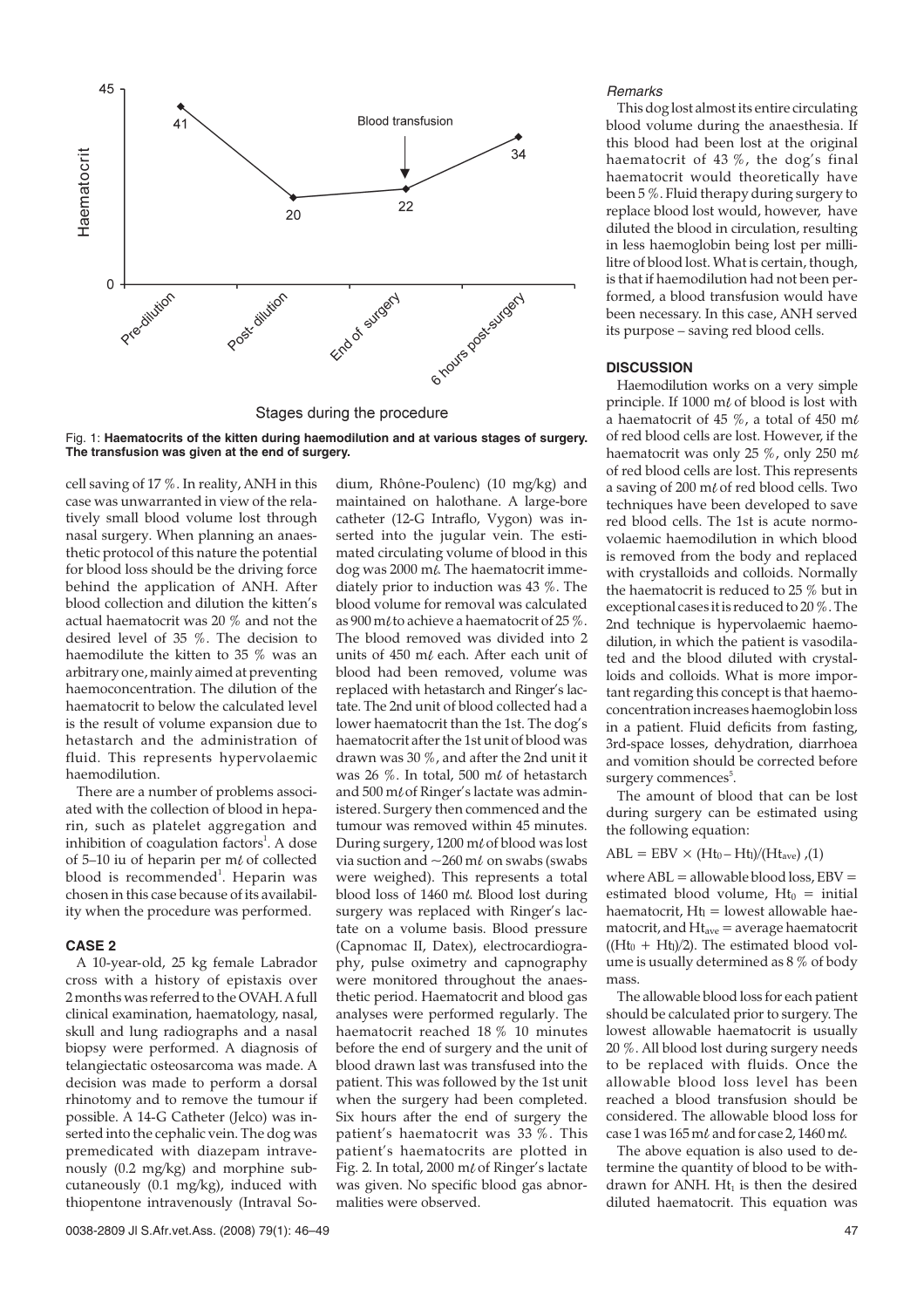

Stages during the procedure

Fig. 2: **Haematocrits recorded for the dog during haemodilution and at various stages of surgery. 'First unit'and 'Second unit'= haematocrits after the 1st unit and 2nd unit of blood were drawn, respectively. 'Critical haematocrit'= transfusion of blood** (10 minutes before the end of surgery)**. The figures are the actual values recorded at each time interval.**

originally introduced by Gross<sup>2</sup>.

As the haematocrit is reduced, blood viscosity is proportionally reduced. The reduction in blood viscosity is paralleled by a reduction in resistance to blood flow<sup>7</sup>. This enhances cardiac output if the heart maintains the same work rate. Thus the reduction in oxygen carrying capacity is compensated for by the 'automatic' increase in cardiac output<sup>7,8</sup>. Anaemic hypoxia is a potential complication of haemodilution if careful attention is not paid to oxygen delivery (haemoglobin concentration)<sup>5</sup>. The critical value of haemoglobin at which oxygen delivery is equal to oxygen utilisation has been shown to occur at 3.5–4.0  $g/d\ell$  (haematocrit of  $\sim$ 10 %)<sup>8</sup>. Total oxygen extraction at this point is approximately 60 %, which correlates with values recorded during haemorrhagic shock<sup>8</sup>. The increased cardiac output during haemodilution is not necessarily distributed equally to all organ systems<sup>8</sup>. Renal blood has been shown not to increase during haemodilution, with renal hypoxia being a real risk<sup>8</sup>. Other organ systems that are affected include the liver and intestines<sup>8</sup>. Under anaesthetic conditions, cardiac output does not always increase in response to hypoxia<sup>8</sup>.

The recommended level of haemodilution is to a haematocrit of 20–25  $\%$ <sup>3,7</sup> Haemodilution to a haematocrit of 9 % has been reported<sup>7</sup>. A haemodiluted haematocrit of 16 % has been well tolerated by dogs<sup>7</sup>. The level of tolerance to haemodilution is determined by the margin of oxygen delivery in relation to cardiac output and oxygen carrying capacity<sup>7</sup>. The critical value for oxygen delivery appears to be 10 m $l$  O<sub>2</sub>/100g/min<sup>4</sup>.

Under haemodiluted conditions, sys-

temic oxygen extraction increases and this is reflected in a decreased mixed venous saturation<sup>7</sup>. A rise in arterial lactate and an unaltered pH have been recorded<sup>7</sup>. As blood loss occurs, and if this is not compensated for with adequate fluid resuscitation, the following events occur<sup>7</sup>:

- a) Mixed venous saturation decreases rapidly to critical levels.
- b) Arterial lactate concentration rises rapidly.
- c) Arterial blood pressure drops owing to a reduction in cardiac output.

Shou *et al.*<sup>7</sup> reported that when haemodiluted (Ht 11  $\%$ ), all pigs in their study that lost 40 m/ $\frac{kg}{kg}$  of blood died due to cardiovascular collapse<sup>7</sup>. Their control group of non-haemodiluted pigs (Ht 33 %) tolerated this blood loss with only 1 death in 6 pigs<sup>7</sup>. They concluded that hypovolaemia during haemodilution is not tolerated by pigs and adequate fluids should be given intra-operatively as blood loss occurs<sup>7</sup>.

The intention of ANH is to reduce red blood cell loss. In so doing, the clotting factors, white blood cells and platelets are diluted as well. Evidence for changes in coagulation pathways is inconclusive. Hobisch-Hagen *et al.*<sup>3</sup> found no statistical difference in prothrombin time and activated partial thromboplastin time between the haemodiluted group and the control group<sup>3</sup>. They also studied fibrinolysis and concluded that there was no statistical difference between groups<sup>3</sup>. What they could conclude was that the degree of coagulation and fibrinolytic disturbances was correlated with the invasiveness of surgery $^3$ . This study is not alone in its conclusion concerning coagulation<sup>3</sup>. Refrigeration of blood destroys

platelets<sup>5</sup>. Blood may be kept for 8 hours at room temperature after which it should be discarded<sup>5</sup>. Hetastarch may affect coagulation by inhibiting platelets, precipitating Factor VIII function and volume dilution of clotting factors<sup>6</sup>.

Synthetic colloids exert an oncotic pressure and counteract the drop in protein oncotic pressure due to haemodilution<sup>6</sup>. Hetastarch 6 % may used on a volume to volume basis to replace blood withdrawn. Hetastarch 10 % is hypertonic and additional fluid may be required. Hetastarch 10 % results in a volume expansion of a 140 % of the infused volume such that 500 m $\ell$  of hetastarch will increase plasma volume by 700 m $t^6$ . The maximum recommended dose of hetastarch is  $20$ m $\ell$ /kg $^6$ .

Haemodilution is contraindicated in patients with lung disease with an associated desaturation of haemoglobin, increased oxygen consumption as occurs with sepsis and fever, myocardial and valvular disease and in patients with chronic anaemia<sup>5</sup>. Any disease process that affects the loading of oxygen onto haemoglobin or the transport of haemoglobin within the body, indicates that the patient has an impaired ability to tolerate anaemia<sup>5</sup>. In patients with severe cardiac disease, a haematocrit below 30 % is seldom tolerated<sup>5</sup>.

Invasive monitoring should be performed when more than 20 % of circulating volume is removed from circulation<sup>5</sup>, including central venous pressure and invasive blood pressure. Standard monitoring for ANH should also include haematocrit or haemoglobin concentration, urine output, electrocardiography, pulse oximetry, capnography, respiratory rate, heart rate and non-invasive blood pressure<sup>5</sup>. The nature of the surgery and the clinical status of the patient may indicate that additional monitoring is needed.

In pratice, ANH involves the following steps:

- a) Determine the haematocrit to which haemodilution is allowed to drop.
- b) Calculate the quantity of blood that can be removed.
- c) Establish 2 ports for venous access with large-bore catheters (Fig. 3).
- Collect blood from one catheter while administering crystalloids and colloids *via* the 2nd catheter to replace blood lost. Different venous drainage pools should be used to prevent excessive dilution of collected blood. Blood drawn should be clearly labelled. When surgery commences, use crystalloids and colloids to replace blood lost and monitor the haematocrit regularly (Fig. 4).
- When the haematocrit reaches a